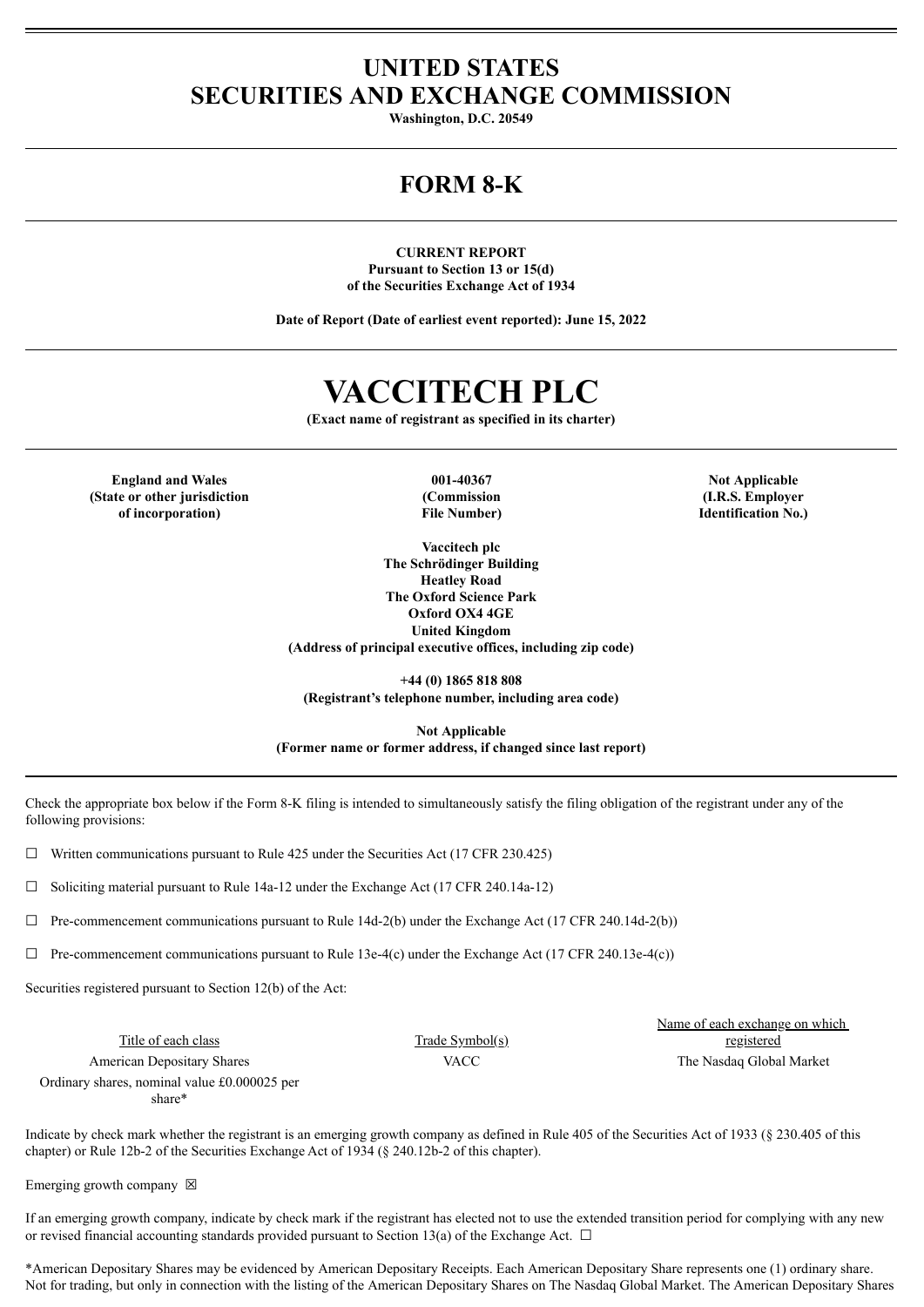represent the right to receive ordinary shares and are being registered under the Securities Act of 1933, as amended, pursuant to a separate Registration Statement on Form F-6. Accordingly, the American Depositary Shares are exempt from the operation of Section 12(a) of the Securities Exchange Act of 1934, as amended, pursuant to Rule 12a-8.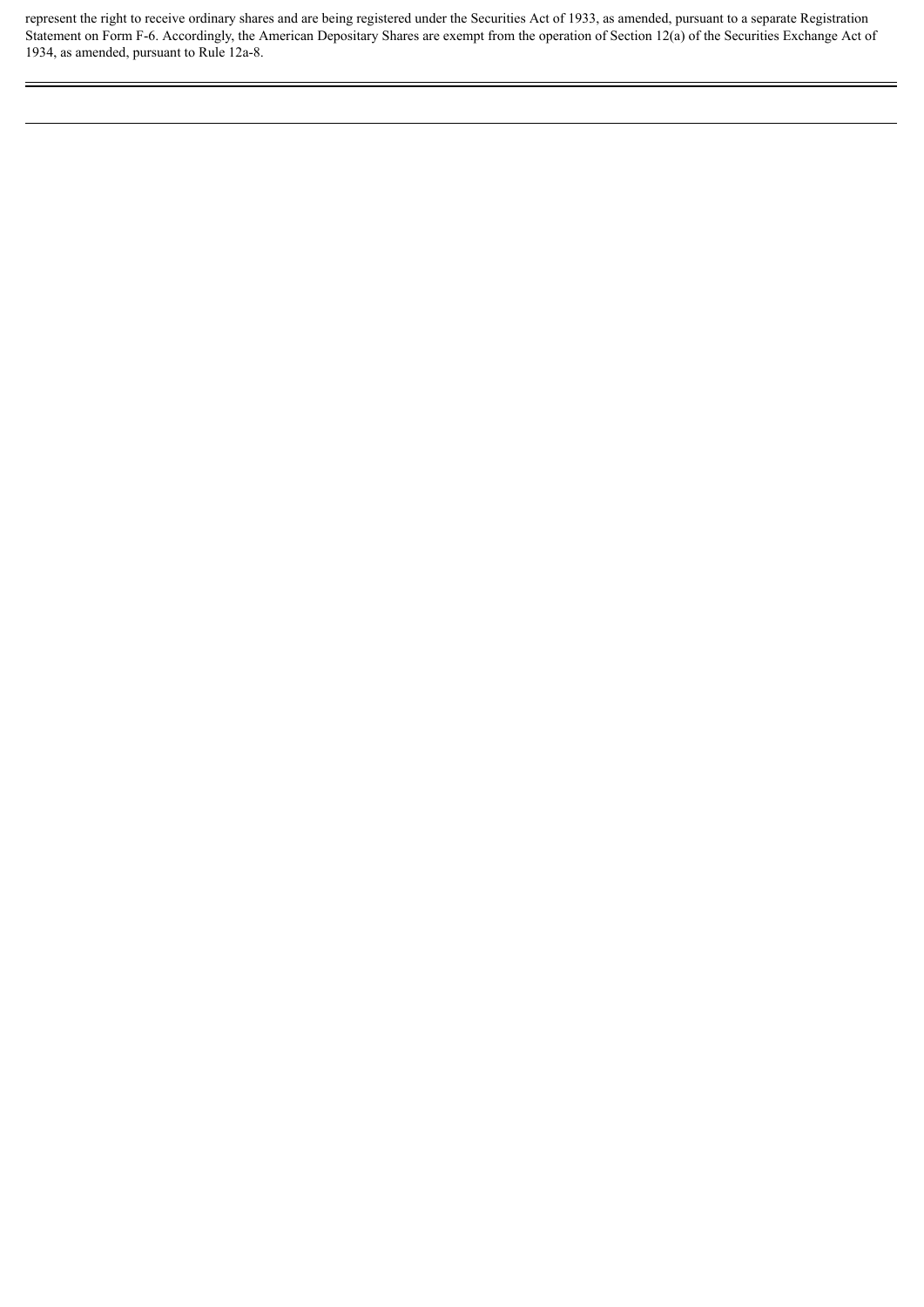#### **Item 5.07 Submission of Matters to a Vote of Security Holders.**

On June 15, 2022, Vaccitech plc (the "Company") held its 2022 Annual General Meeting (the "Annual General Meeting"). Proxies were solicited pursuant to the Company's definitive proxy statement filed on May 2, 2022, as amended on May 13, 2022 (the "Proxy Statement"), with the Securities and Exchange Commission under Section 14(a) of the Securities Exchange Act of 1934, as amended. The number of shares of ordinary shares, nominal value £0.000025 per share, of the Company (the "Ordinary Shares") entitled to vote at the Annual Meeting was 37,208,819. The number of shares of Ordinary Shares present or represented by valid proxy at the Annual Meeting was 15,873,795, thus establishing a quorum for the Annual Meeting. All matters submitted to a vote of the Company's stockholders at the Annual Meeting were approved and the director nominees were elected. The voting results reported below are final.

|                                                                                   |            |         |          | <b>Broker Non-</b> |
|-----------------------------------------------------------------------------------|------------|---------|----------|--------------------|
| <b>Ordinary Resolutions</b>                                                       | For        | Against | Withheld | <b>Votes</b>       |
| To re-elect as a director Pierre A. Morgon, who retires by rotation in accordance |            |         |          |                    |
| with the Company's Articles of Association                                        | 15,871,982 | 1,050   | 763      | $\theta$           |
| To re-elect as a director Joseph C. F. Scheeren, who retires by rotation in       |            |         |          |                    |
| accordance with the Company's Articles of Association                             | 15,872,082 | 1,598   | 115      | $\theta$           |
| To appoint PricewaterhouseCoopers LLP as U.K. statutory auditors of the           |            |         |          |                    |
| Company, to hold office until the conclusion of the next annual general meeting   |            |         |          |                    |
| of shareholders                                                                   | 15,873,184 | 601     | 10       | $\theta$           |
| To ratify the appointment of PricewaterhouseCoopers LLP as the Company's          |            |         |          |                    |
| independent registered public accounting firm for the fiscal year ending          |            |         |          |                    |
| December 31, 2022                                                                 | 15,873,559 | 226     | 10       | $\theta$           |
| To authorize the Audit Committee to determine the Company's auditors'             |            |         |          |                    |
| remuneration for the fiscal year ending December 31, 2022                         | 15,872,860 | 925     | 10       | $\theta$           |
| To receive the U.K. statutory annual accounts and reports for the fiscal year     |            |         |          |                    |
| ended December 31, 2021 and to note that the Company's directors do not           |            |         |          |                    |
| recommend the payment of any dividend for the fiscal year ended December 31,      |            |         |          |                    |
| 2021                                                                              | 15,872,022 | 1,749   | 24       | $\Omega$           |
| To approve the Company's directors' remuneration policy, which is set forth in    |            |         |          |                    |
| Annex A to the Company's proxy statement                                          | 15,871,281 | 2,404   | 110      | $\theta$           |
| To receive and approve on an advisory basis the Company's U.K. statutory          |            |         |          |                    |
| directors' remuneration report for the fiscal year ended December 31, 2021,       |            |         |          |                    |
| which is set forth in $Annex\,A$ to the Company's proxy statement                 | 15,866,826 | 1,273   | 5,696    | $\theta$           |
|                                                                                   |            |         |          |                    |